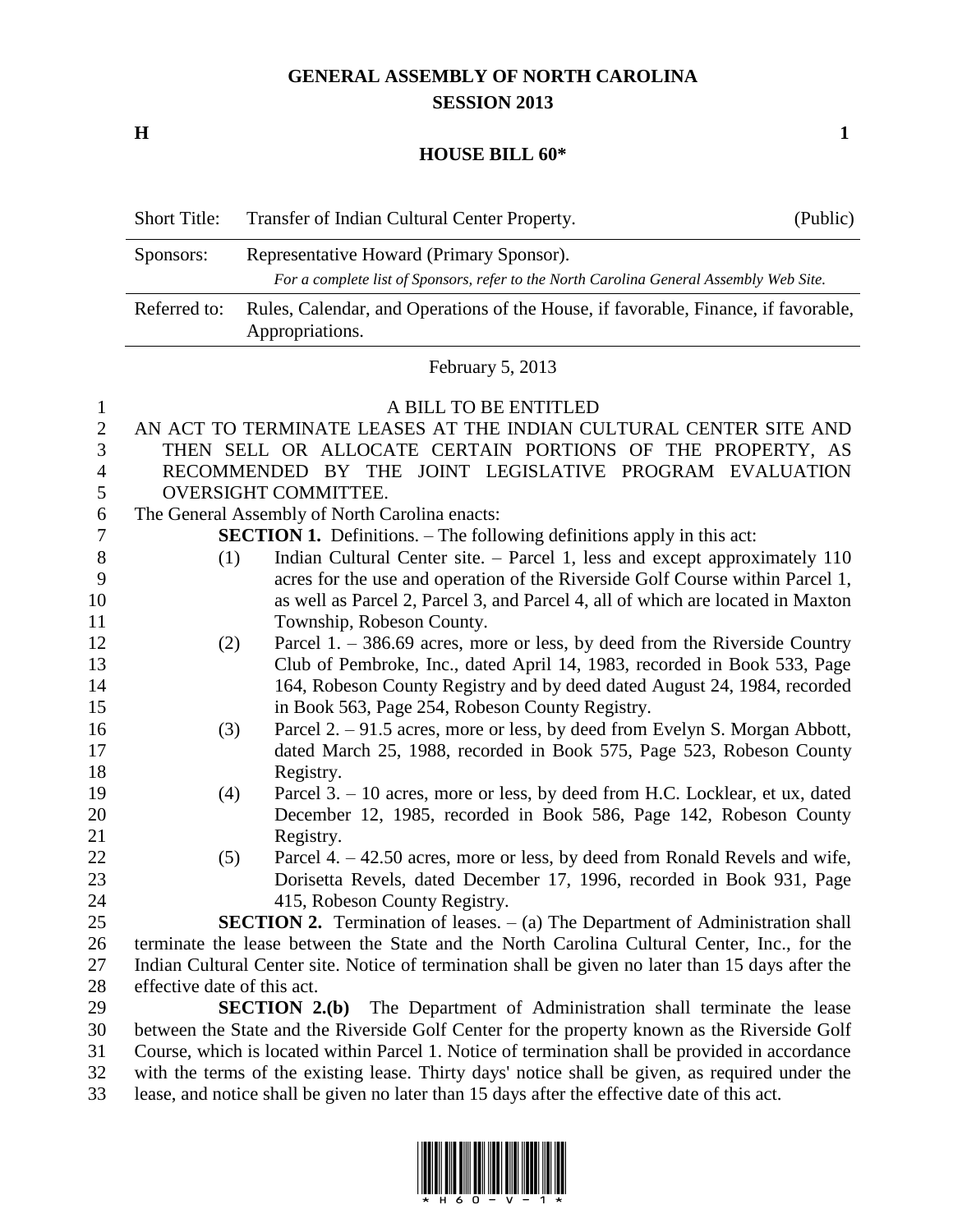|                | <b>General Assembly of North Carolina</b><br><b>Session 2013</b>                                                                                                                 |  |  |  |  |
|----------------|----------------------------------------------------------------------------------------------------------------------------------------------------------------------------------|--|--|--|--|
| $\mathbf{1}$   | <b>SECTION 3.</b> Appraisal of Parcel 1. – The Department of Administration shall                                                                                                |  |  |  |  |
| $\sqrt{2}$     | obtain an appraisal for Parcel 1, for which the sum of seven thousand three hundred dollars                                                                                      |  |  |  |  |
| 3              | (\$7,300) is appropriated from the General Fund to the Department of Administration. This                                                                                        |  |  |  |  |
| $\overline{4}$ | appraisal shall include both of the following:                                                                                                                                   |  |  |  |  |
| 5              | An appraisal of Parcel 1 subject to the restrictive covenants and reversion to<br>(1)                                                                                            |  |  |  |  |
| 6              | the State provided in Section $4(a)$ of this act.                                                                                                                                |  |  |  |  |
| 7              | An appraisal of Parcel 1 without the restrictive covenants and reversion to<br>(2)                                                                                               |  |  |  |  |
| $\,8\,$        | the State provided in Section $4(a)$ of this act.                                                                                                                                |  |  |  |  |
| 9              | <b>SECTION 4.</b> Sale of Parcel 1. $-$ (a) The Department of Administration shall first                                                                                         |  |  |  |  |
| 10             | offer Parcel 1 to the Lumbee Tribal Administration for purchase, subject to the following                                                                                        |  |  |  |  |
| 11             | restrictive covenants that would run with the land, a violation of any of which would result in                                                                                  |  |  |  |  |
| 12             | the property reverting to State ownership:                                                                                                                                       |  |  |  |  |
| 13             | The land must be made and remain open and available for public use.<br>(1)                                                                                                       |  |  |  |  |
| 14             | The land must be made and remain available for use by North Carolina<br>(2)                                                                                                      |  |  |  |  |
| 15             | tribes and American Indian urban organizations for free or at cost.                                                                                                              |  |  |  |  |
| 16             | The parcel cannot be subdivided.<br>(3)                                                                                                                                          |  |  |  |  |
| 17             | (4)<br>The natural resources cannot be sold or leased.                                                                                                                           |  |  |  |  |
| 18             | If any provision of this subsection or its application is held invalid, the invalidity does not                                                                                  |  |  |  |  |
| 19             | affect other provisions or applications of this subsection that can be given effect without the                                                                                  |  |  |  |  |
| 20             | invalid provisions or application, and to this end the provisions of this subsection are severable.                                                                              |  |  |  |  |
| 21             | <b>SECTION 4.(b)</b> The Department of Administration shall provide a copy of the                                                                                                |  |  |  |  |
| 22             | appraisal required under Section 3 of this act to the Lumbee Tribal Administration. The                                                                                          |  |  |  |  |
| 23             | Lumbee Tribal Administration shall have 90 days from receipt of a copy of the appraisal to                                                                                       |  |  |  |  |
| 24             | enter into a contract to purchase the property for the appraised price or a negotiated price based                                                                               |  |  |  |  |
| 25             | upon the appraised price.                                                                                                                                                        |  |  |  |  |
| 26             | <b>SECTION 4.(c)</b> If the Lumbee Tribal Administration does not enter into a contract                                                                                          |  |  |  |  |
| 27             | with the State to purchase the property within 90 days of receiving the appraisal of Parcel 1,                                                                                   |  |  |  |  |
| 28             | then the Department of Administration shall dispose of Parcel 1 according to the general laws                                                                                    |  |  |  |  |
| 29             | for the sale of State land and without the restrictive covenants or reversionary interest discussed                                                                              |  |  |  |  |
| 30<br>31       | in subsection (a) of this section.                                                                                                                                               |  |  |  |  |
| 32             | <b>SECTION 4.(d)</b> Although the Department of Administration may enter into a<br>purchase contract with the Lumbee Tribal Administration under subsection (b) of this section, |  |  |  |  |
| 33             | the sale shall not be finalized until after consultation with the Joint Legislative Program                                                                                      |  |  |  |  |
| 34             | Evaluation Oversight Committee. The Department shall submit a detailed report of the                                                                                             |  |  |  |  |
| 35             | transaction, including a copy of the purchase contract, to the Chairs of the Committee and to                                                                                    |  |  |  |  |
| 36             | the Director of the Program Evaluation Division of the General Assembly. If the Committee                                                                                        |  |  |  |  |
| 37             | does not hold a meeting to hear the consultation within 90 days of receiving the submission of                                                                                   |  |  |  |  |
| 38             | the detailed report, the consultation requirement is satisfied. This consultation is in addition to                                                                              |  |  |  |  |
| 39             | any consultation with the Joint Legislative Commission on Governmental Operations that may                                                                                       |  |  |  |  |
| 40             | be required under G.S. $146-27(b)$ .                                                                                                                                             |  |  |  |  |
|                |                                                                                                                                                                                  |  |  |  |  |
| 41             | <b>SECTION 5.</b> Proceeds of sale of Parcel $1.$ – The net proceeds of the sale under                                                                                           |  |  |  |  |
| 42             | Section 4 of this act shall be distributed as follows:                                                                                                                           |  |  |  |  |
| 43             | The sum of seven thousand three hundred dollars $(\text{$}7,300)$ shall be deposited<br>(1)                                                                                      |  |  |  |  |
| 44             | into the General Fund in order to reimburse the General Fund for the                                                                                                             |  |  |  |  |
| 45             | appropriation made in Section 3 of this act.                                                                                                                                     |  |  |  |  |
| 46             | Any funds remaining after funds are deposited under subdivision (1) of this<br>(2)                                                                                               |  |  |  |  |
| 47             | section shall be distributed as follows:                                                                                                                                         |  |  |  |  |
| 48<br>49       | Twenty-five percent (25%) shall be deposited into the General Fund<br>a.<br>and shall be appropriated from the General Fund to the Department                                    |  |  |  |  |
|                |                                                                                                                                                                                  |  |  |  |  |
|                |                                                                                                                                                                                  |  |  |  |  |